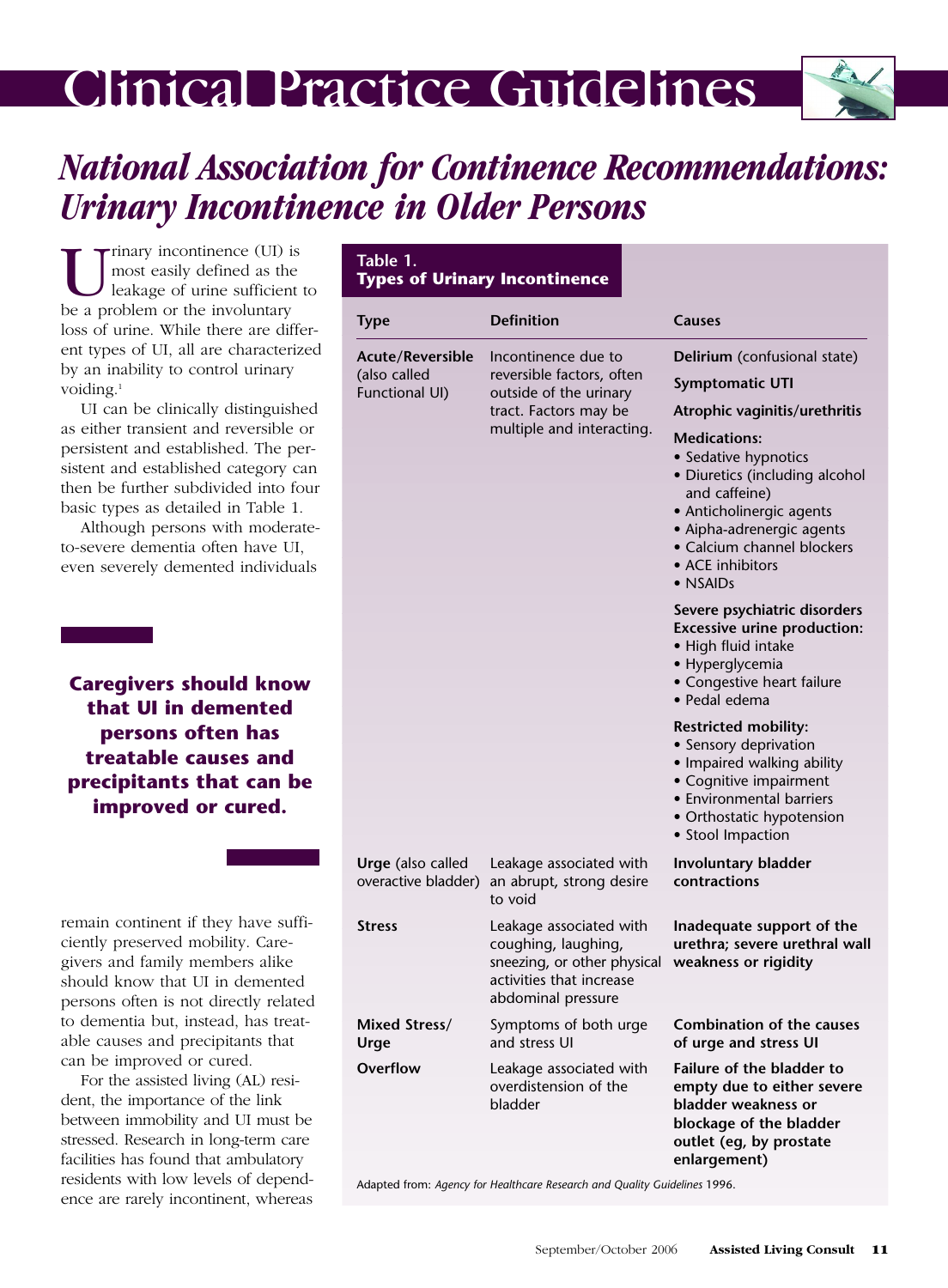### **Table 2. Age-Related Changes That Affect the Bladder and Continence**

| Change                                                                                                                                                                                                                                                                                                                                                       | <b>Effect</b>                                                                                                                                                                                                                                                                                                                                                                                              |
|--------------------------------------------------------------------------------------------------------------------------------------------------------------------------------------------------------------------------------------------------------------------------------------------------------------------------------------------------------------|------------------------------------------------------------------------------------------------------------------------------------------------------------------------------------------------------------------------------------------------------------------------------------------------------------------------------------------------------------------------------------------------------------|
| <b>General Changes in</b><br><b>Bladder Function</b><br>• Reduced bladder<br>capacity<br>· Increased tendency of<br>bladder to contract in<br>response to filling and<br>to "triggers" such as<br>running water<br>• Reduced strength of<br>bladder contractions<br>· Decreased awareness of<br>bladder filling<br>• Increased nighttime<br>urine production | • Increased frequency of<br>urination<br>· Increased urgency; more<br>difficulty with bladder<br>control (increased risk of<br>leakage)<br>• Increased potential for<br>incomplete emptying<br>· Reduced "response<br>time"-ie, less time<br>between awareness of<br>need to urinate and<br>time the bladder will<br>contract and empty<br>• Increased frequency of<br>urination during<br>nighttime hours |
| <b>General Changes</b><br><b>Outside the Bladder</b><br>• Reduced mobility<br>• Other health problems<br>requiring medications                                                                                                                                                                                                                               | • More time required to<br>get to the bathroom<br>· Prescribed medications<br>may affect bladder<br>function (ability to<br>stretch and empty) or<br>sphincter function<br>(ability to hold urine in<br>bladder)                                                                                                                                                                                           |
| <b>Gender-Specific</b><br><b>Changes: Male</b><br>• Enlarged prostate                                                                                                                                                                                                                                                                                        | • Difficulty emptying the<br>bladder completely; may<br>cause frequent and<br>urgent urination and<br>feelings of incomplete<br>emptying                                                                                                                                                                                                                                                                   |
| <b>Gender-Specific</b><br><b>Changes: Female</b><br>· Reduced estrogen<br>production resulting in<br>increased tendency of<br>bladder to contract and<br>reduced ability of<br>sphincter to provide<br>enough resistance                                                                                                                                     | • Increased frequency of<br>urination; sense of<br>"urgency" to urinate;<br>may have reduced<br>ability to control the<br>bladder<br>· Increased risk of leakage<br>with activity (eg, cough<br>laugh, or sneeze)                                                                                                                                                                                          |

residents with high levels of dependence because of impaired mobility are frequently incontinent.<sup>2</sup>

Although a healthcare professional may easily assess an individual's incontinence on a scale ranging from "mild" to "heavy" based on the amount and frequency of urine loss, the effect of UI on a person's quality of life can vary considerably. UI can contribute to sleep

## **Table 3. Urinary Incontinence Risk Factors**

| <b>Risk Factor</b>                                                       | <b>Rationale</b>                                                                                                                                      |
|--------------------------------------------------------------------------|-------------------------------------------------------------------------------------------------------------------------------------------------------|
| Pregnancy and childbirth                                                 | Stretching and trauma to<br>the pelvic floor muscles<br>leading to pelvic nerve<br>damage                                                             |
| Menopause                                                                | Estrogen depletion in<br>hormone receptors in the<br>lower urinary tract<br>increasing the atrophy<br>rate of the tissue of the<br>vagina and urethra |
| Pelvic surgery, eg<br>hysterectomy                                       | Increased risk of<br>incontinence secondary to<br>pelvic nerve damang                                                                                 |
| Smoking                                                                  | Chronic coughing<br>aggratating stress UI.<br>Nicotine may contribute<br>to overactive bladder                                                        |
| Obesity                                                                  | Morbid obesity slowing<br>mobility and impairing<br>blood flow or nerve<br>innervation to the bladder                                                 |
| Exercise                                                                 | High-impact physical<br>activities increasing<br>pressure on the bladder,<br>leading to stress UI                                                     |
| Immobility secondary to<br>chronic degenerative<br>disease, eg arthritis | Inability to self-toilet                                                                                                                              |
| Pelvic muscle weakness                                                   | Pelvic muscle relaxation<br>leading to pelvic organ<br>prolapse in women                                                                              |
| Chronic neurologic<br>diseases                                           | Conditions such as<br>multiple sclerosis,<br>diabetes, parkinson's<br>disease and stroke may<br>cause nerve damage,<br>thereby causing UI             |

deprivation, embarrassment, social withdrawal, depression, stress, and sexual dysftinction.3 A recent study concluded that elderly people who suffer from UI are more likely to have symptoms of depression than those without UI.<sup>4</sup>

Furthermore, the degree of depression is linked to the severity of incontinence, or the amount of urine lost with each "accident." Researchers have found that the depression associated with UI makes it more diffi-